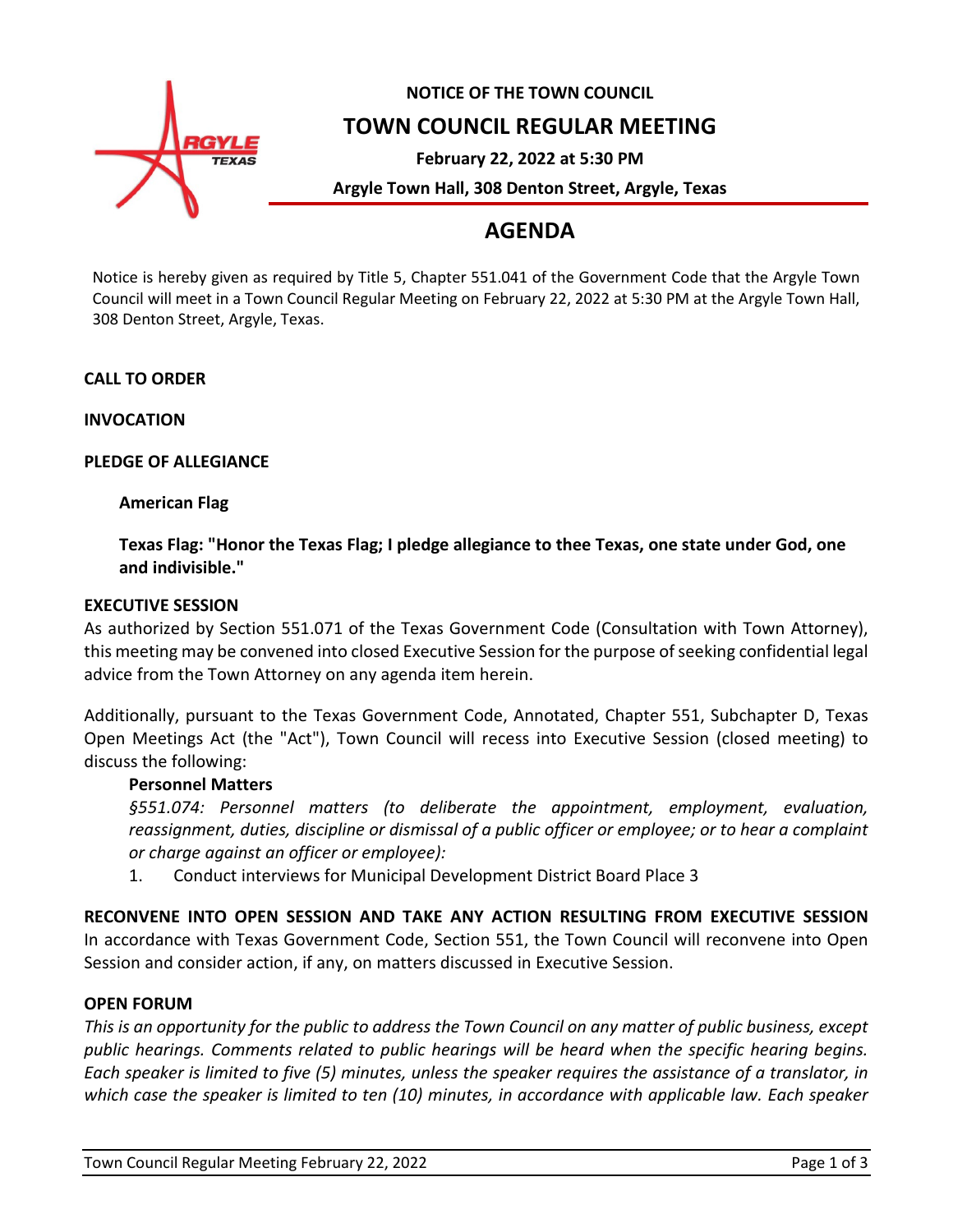*shall approach the podium and state their name and address. Speakers shall address the governing body with civility that is conducive to appropriate public discussion. Speakers can address only the governing body as a whole and not individual city officials or employees. The public cannot speak from the gallery but only from the podium. Per the Texas Open Meetings Act, the Council is prohibited from deliberating or taking action on any matter not listed on the agenda. The Council may only: (1) make a statement of fact regarding the item; (2) make a recitation of existing policy regarding the item; or (3) propose the item be placed on a future agenda, in accordance with Council adopted procedures.*

#### **PROCLAMATION AND SPECIAL PRESENTATION**

- 2. Presentation of Proclamation recognizing the Argyle Lions Club for service to Argyle and the surrounding community
- 3. Presentation of Certificate of Appreciation to Ms. Deborah Cottle

#### **ITEMS OF COMMUNITY INTEREST**

Candidates for the May 7, 2022 General Election are: Council Member Place 1: Marilyn K. Lewis, Gordon Baethge and Brian Darnell; Council Member Place 3: Sherri Myers; and Council Member Place 5: Rick Bradford and Ashlee Rivers.

The Ballot Order Drawing for the May 7th General Election is Monday, Feb. 28th, 4:30 pm, Town Hall. Candidates are not required to be present.

Planning and Zoning Commission Regular Meeting, Wednesday, March 2nd, 6 pm, Town Hall

Mornings with the Mayor, Saturday, March 5th, 9 am, Town Hall

Town Council Regular Meeting, Monday, March 7th, 6 pm, Town Hall

Municipal Development District Board Regular Meeting, Tuesday, March 8th, 6 pm, Town Hall

Town Council Regular Meeting, Monday, March 21st, 6 pm, Town Hall

#### **STAFF REPORTS**

*(Staff Reports are for discussion only. No action may be taken on items listed under this portion of the agenda, other than to provide general direction to staff or to direct staff to place such items of a future agenda for action.)*

- 4. Argyle Police Department 2021 Racial Profiling Report
- 5. Active Development Review Committee Project List
- 6. List of Council Requests for Agenda Items and Status

#### **CONSENT AGENDA**

*Any Council member may request an item on the Consent Agenda to be taken up for individual consideration.*

7. Consider approval of February 7, 2022 Argyle Town Council Regular Meeting Minutes.